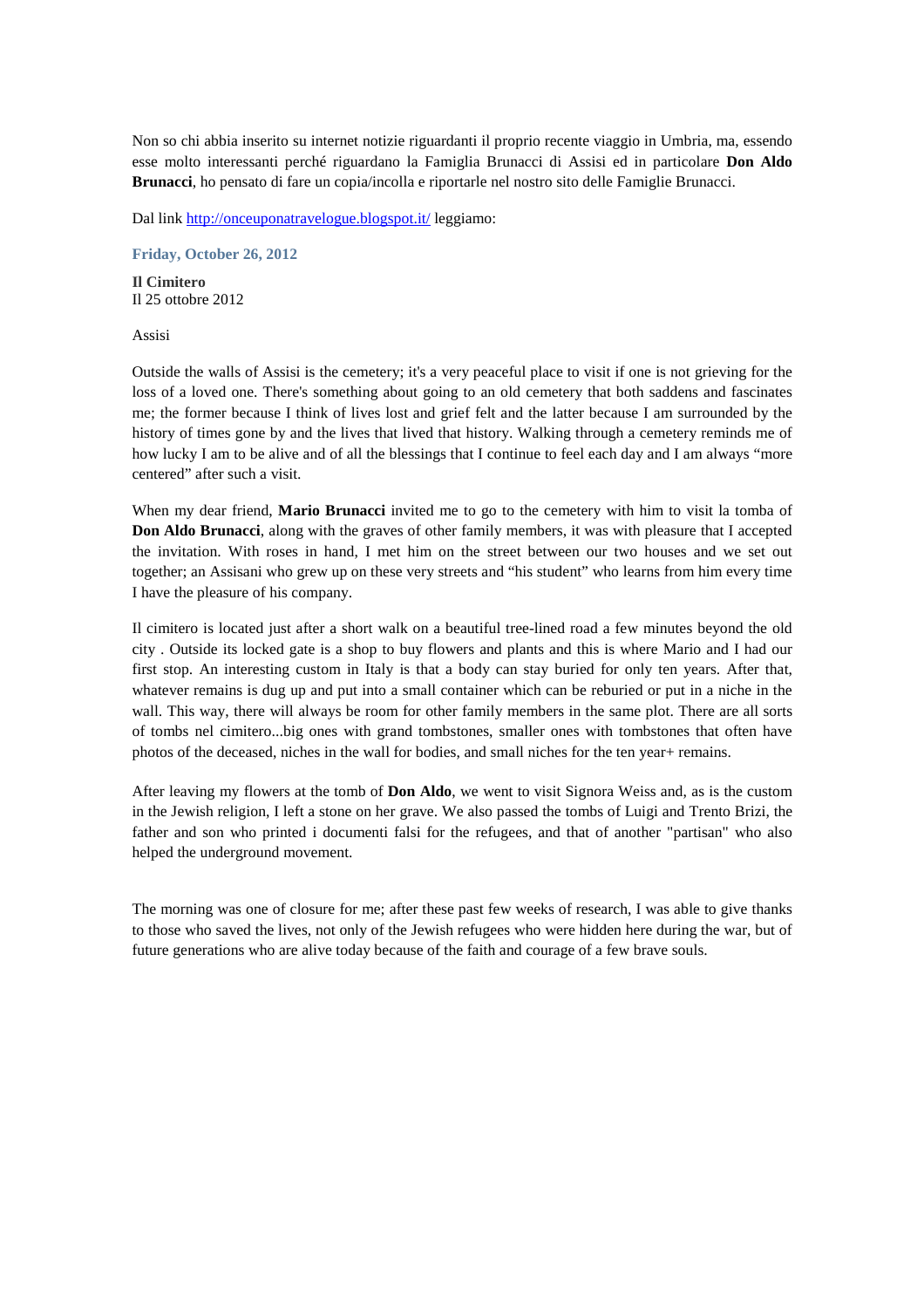



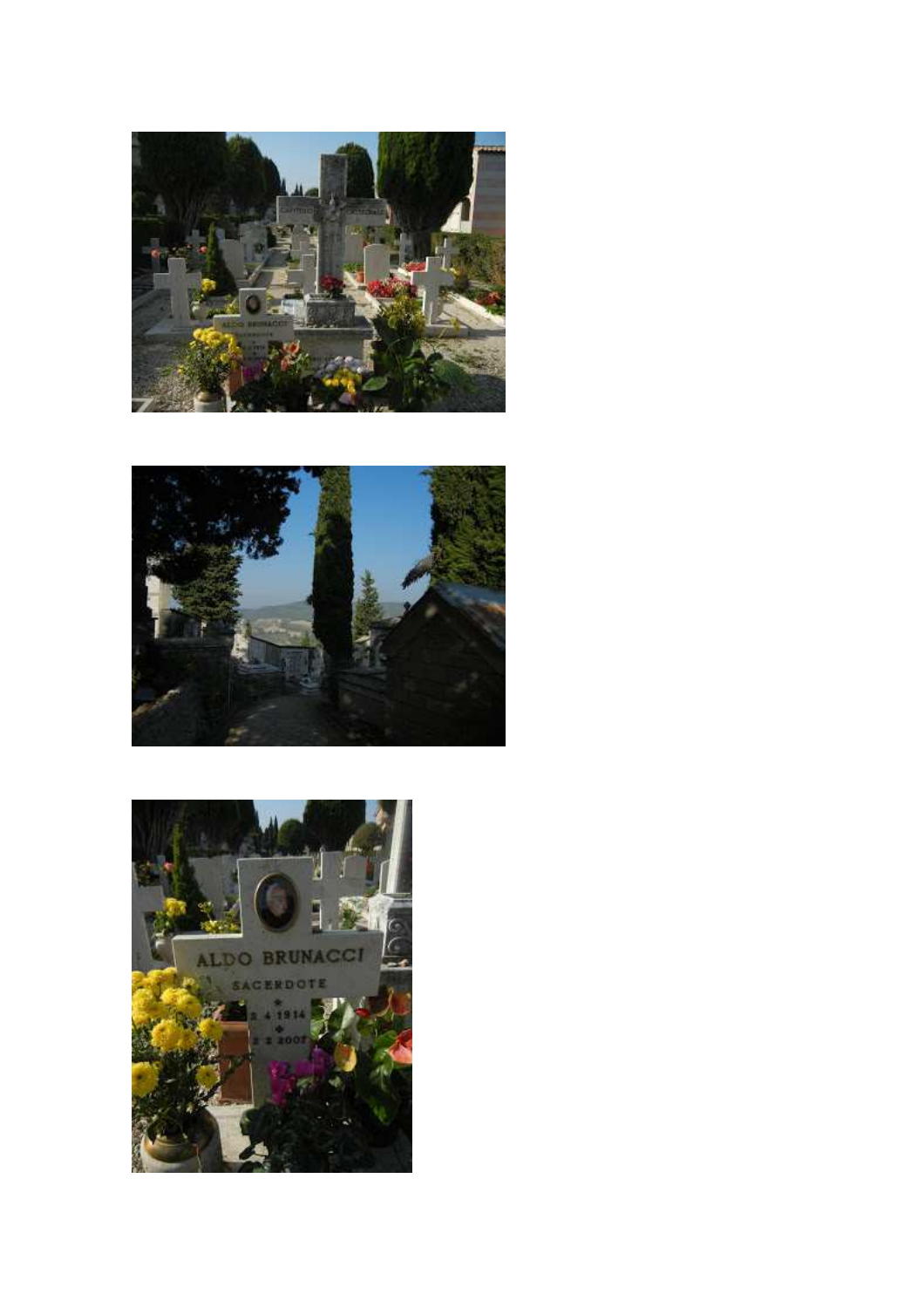



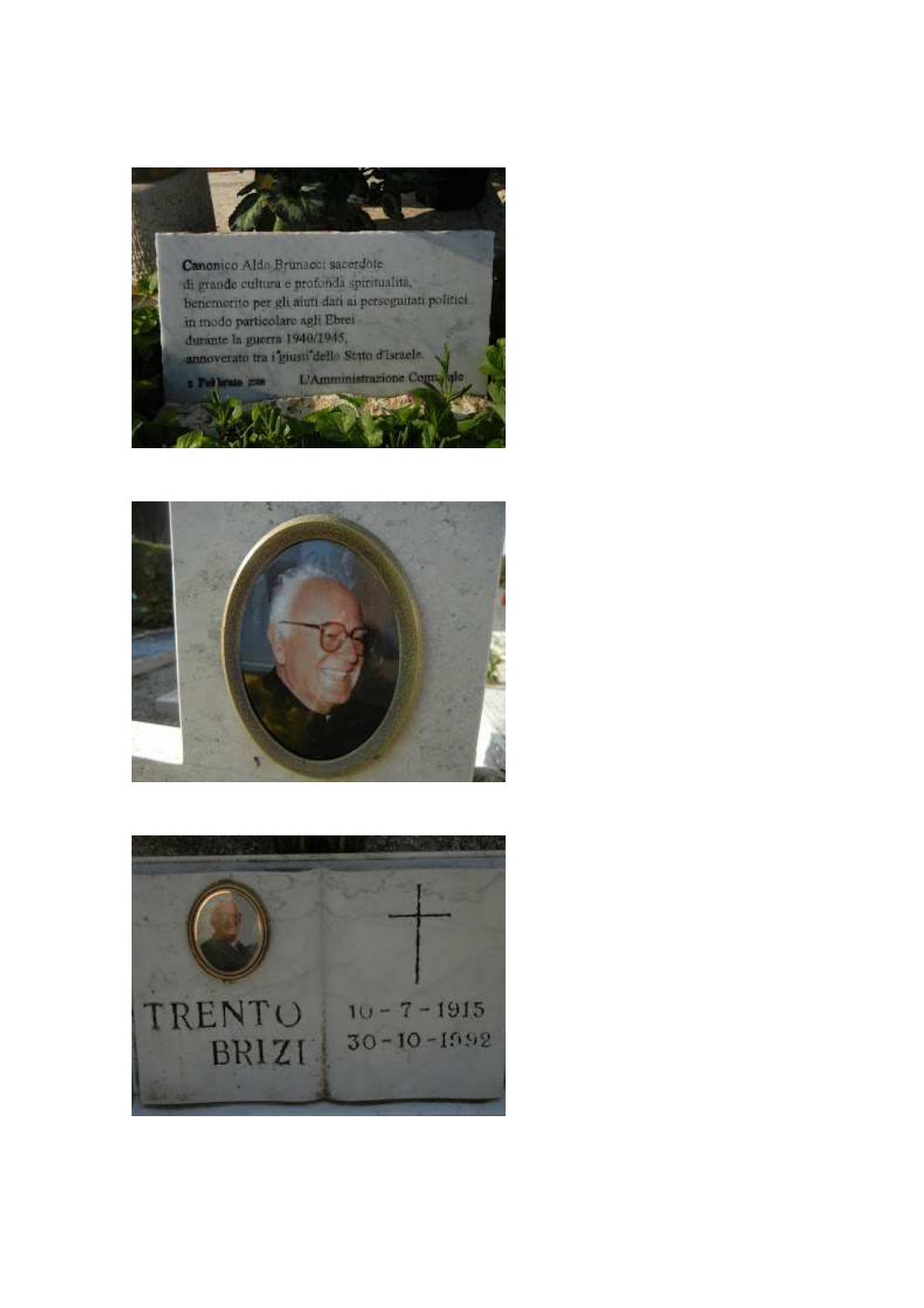PAPER & FIGLIO CHE NEI DRAMMATILI ANNIBILE FIGLIO CHE NEI DRAMMATILI ANNIBARO ISLA PROPPIA VITA NELLA PROPPIA VITA NELLA LORO TIPOGRAFIA STANPARONO DOCUMENTI PER SALVARE NUMEROSI EBREI ALLORA ACCOLTI IN ASSISI. 31 OTTOPRE A CURA DEL CONTENTO PER IL CENTRO STORICO



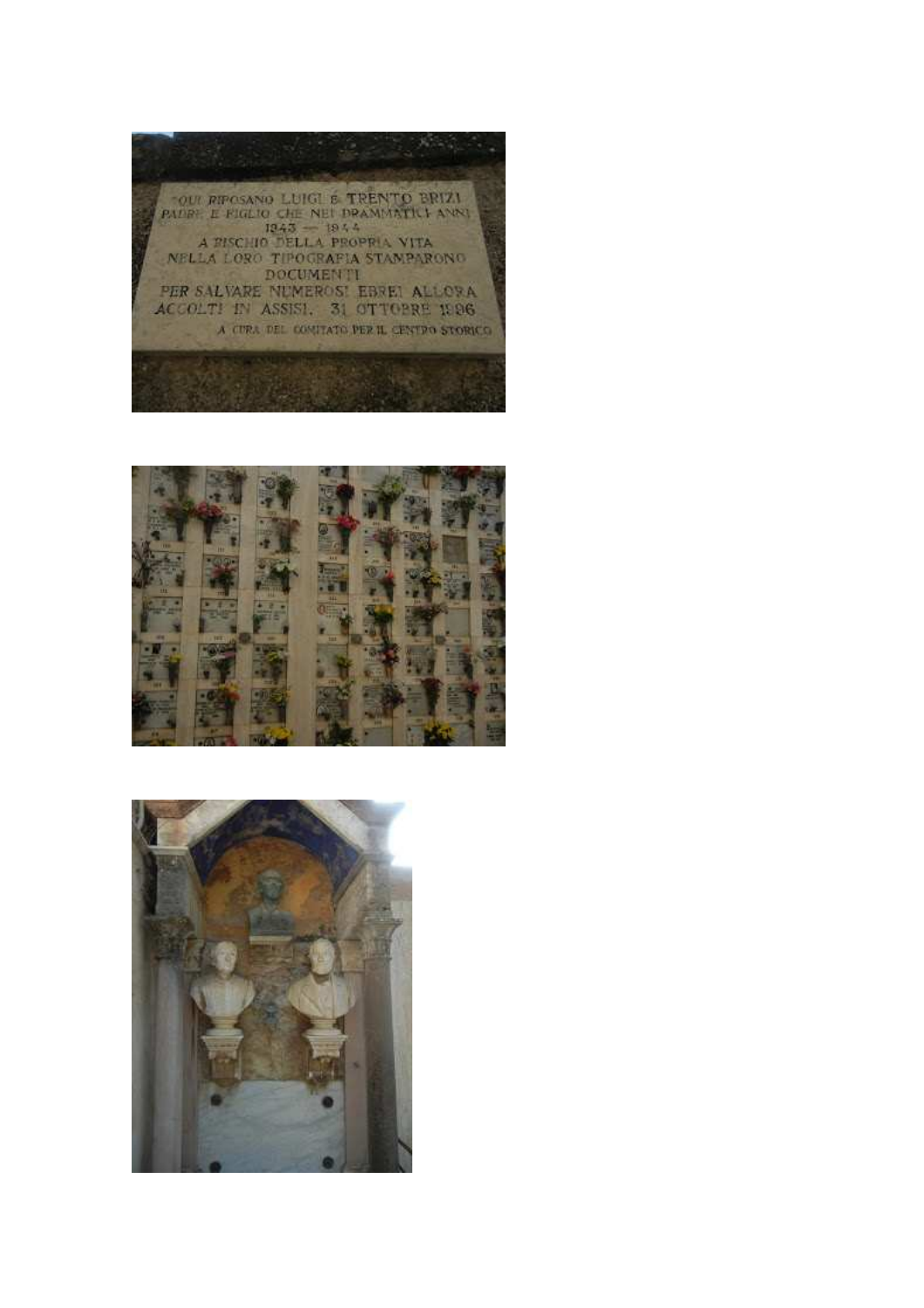



**Wednesday, October 24, 2012** 

**My Visit with Graziella Viterbi...**  il 23 ottobre 2012 Assisi

Just a couple of weeks ago, I found out that Graziella Viterbi comes to Assisi every year and that she had been here, but had already left, much to my disappointment. With the assistance of the owner of the hotel where Graziella stays, I called her at home and we arranged for "una intervista" a Roma. And so it happened that yesterday morning I took the train to Rome for an interview with this most interesting and gracious woman.

Although Graziella is also fluent in English and French, we both preferred to speak in Italian and, except for a few instances when I wanted to make sure that I had correctly understood, our interview was conducted "in italiano" which made the experience even more extraordinary for me. Much of what Graziella told me has already been recounted in a prior blog entry, but I would still like to tell it again as these are the words of a courageous woman who lived the experience.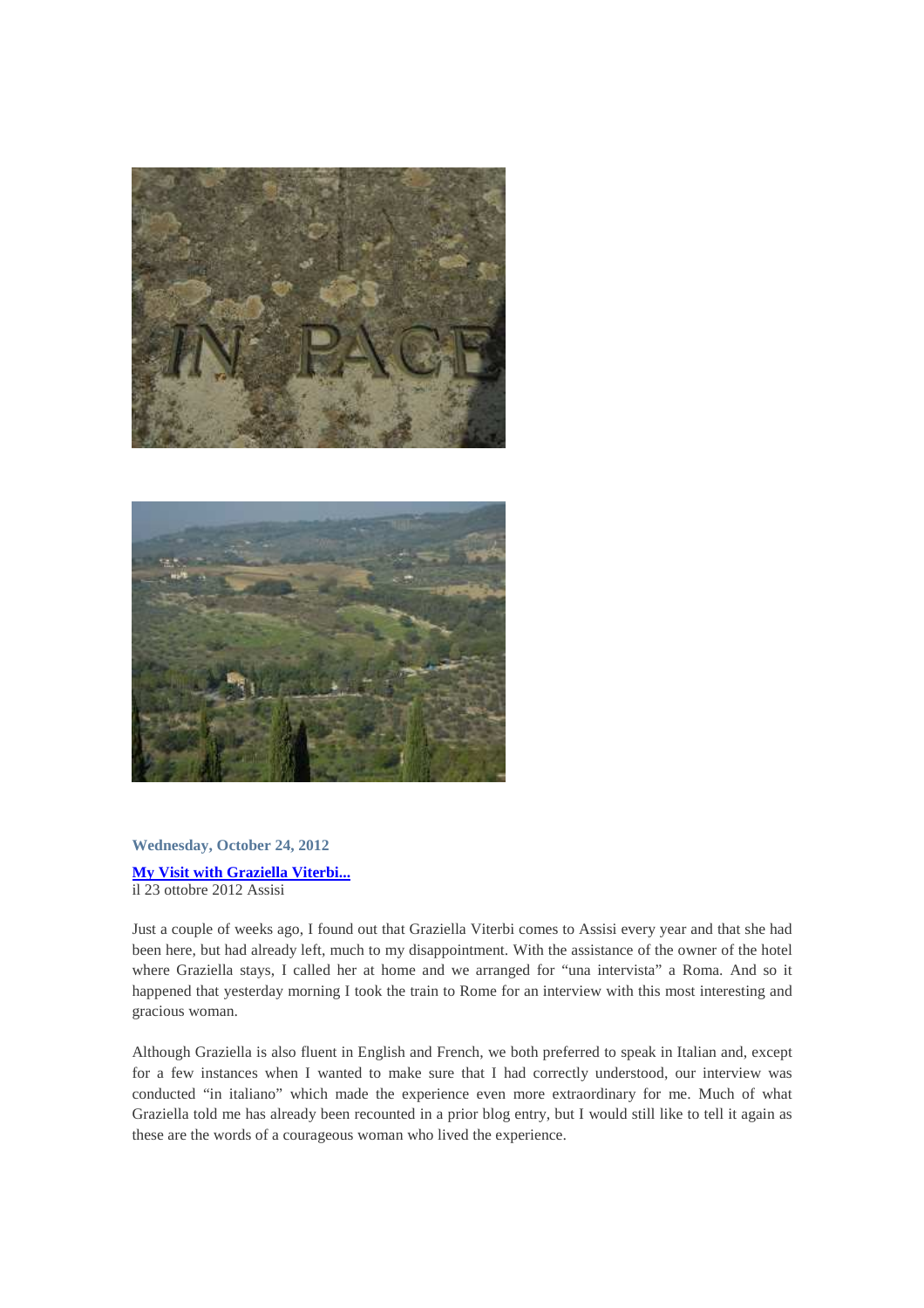With the passage of the Racial Laws of 1938, life for the Jews in Italy changed dramatically. In the beginning, Graziella, who was still a young girl, didn't mind the changes much as the laws only deepened her pride in being Jewish. As she told me, "if they didn't want us, it was okay with me." With the passage of time, the level of anxiety and danger increased and with the arrival of the German army in Italy, it was clearly a signal to leave Padua. The family was on holiday at the time and the owner of the inn (a Fascist who "walked both sides") where the family was staying suggested that they go to a place further up in the mountains. After a month there and with the weather turning much colder, it became an untenable situation. The German commander was told that Graziella's father was ill and permission was granted to the family to return home. They traveled south and, after stopping in Roma, continued on to Assisi where they spent one month in two rooms at a small albergo (Hotel Sole which is still operating) near the Piazza Santa Chiara. It was during this time that Graziella's father met a friend from Padua who told him of the clandestine operation to assist the Jews. Signore Viterbi went to the Vescovo (bishop) seeking help; thus began his (and his family's) relationship with **Monsignor Nicolini and Don Aldo Brunacci**.

When I asked Graziella if she was scared, she told me that she wasn't afraid, although she said that it was more difficult for her younger sister Mirjam who, at ten years old and too young to understand, knew that papa and mamma were preoccupied, although outwardly remaining calm and not appearing to be nervous.

In the early spring of 1944, the family was advised to try and find another place to live as there were getting to be too many Jews in Assisi and there was concern for their safety. Graziella and her mother went to Perugia in search of a house and found a flat to move into. Shortly before the scheduled move (April/May), Signora Viterbi received news that family members had been deported. Distraught, she did not want to leave her home in Assisi. This turned out to save her family's life because, shortly after the scheduled move to Perugia, a bomb destroyed what would have been their new home.

With the arrival of the Allied forces in June,1944 (English troops that included a Palestinian Brigade made up of Jewish soldiers), there was great rejoicing, although the family then had to decide what to do. As their palazzo in Padua had been partially destroyed by a fire (occuring during a Fascist party) and there were no funds to repair the damages, the Viterbi's decided to stay in Assisi for the meantime. Graziella's father secured a position teaching in Perugia, but after seven years, the family moved to Roma where Signore Viterbi taught at the university and Graziella and Mirjam continued their schooling. Graziella, who received a degree in criminology, went on to receive a diploma in Social Service, a career she was devoted to for many years.

When asked about Colonnello Muller, Graziella had nothing but words of praise for this German comandante who undoubtedly knew what was going on, but never said anything...un segreto nascosto (a hidden secret). Infatti (in fact), after the war, Graziella and her family developed a strong friendship with this courageous man and his family and they visited one another, both in Rome and Germany.

The 2.5 hours I spent with this lovely woman went by quickly, but there was still enough time to talk of other things personal about her life and mine and what we hold in common. We ended our visit with her sharing family photos and my taking pictures. I left Graziella's apartment with much gratitude and joy and a smile as I thought about one of her stories which I will share with all of you...

One day, while the family was in Assisi, **Don Aldo** gave Graziella false documents to bring to some other families. It was felt that if a young teenage girl was seen as simply taking a stroll that no one would be the wiser. Graziella, who was very proud to be carrying the documents, happened to pass by a German sentinel who, as she said, "looked at me like I was a normal person." She was so full of pride (molto fiere) after completing her mission, that, being a fearless ragazza of 17 years old, Graziella made it a point to walk in front of the German soldier yet again. In her words..."I had the pleasure to do something." ...And in mine, "Yes, you did, Graziella Viterbi...and I thank you."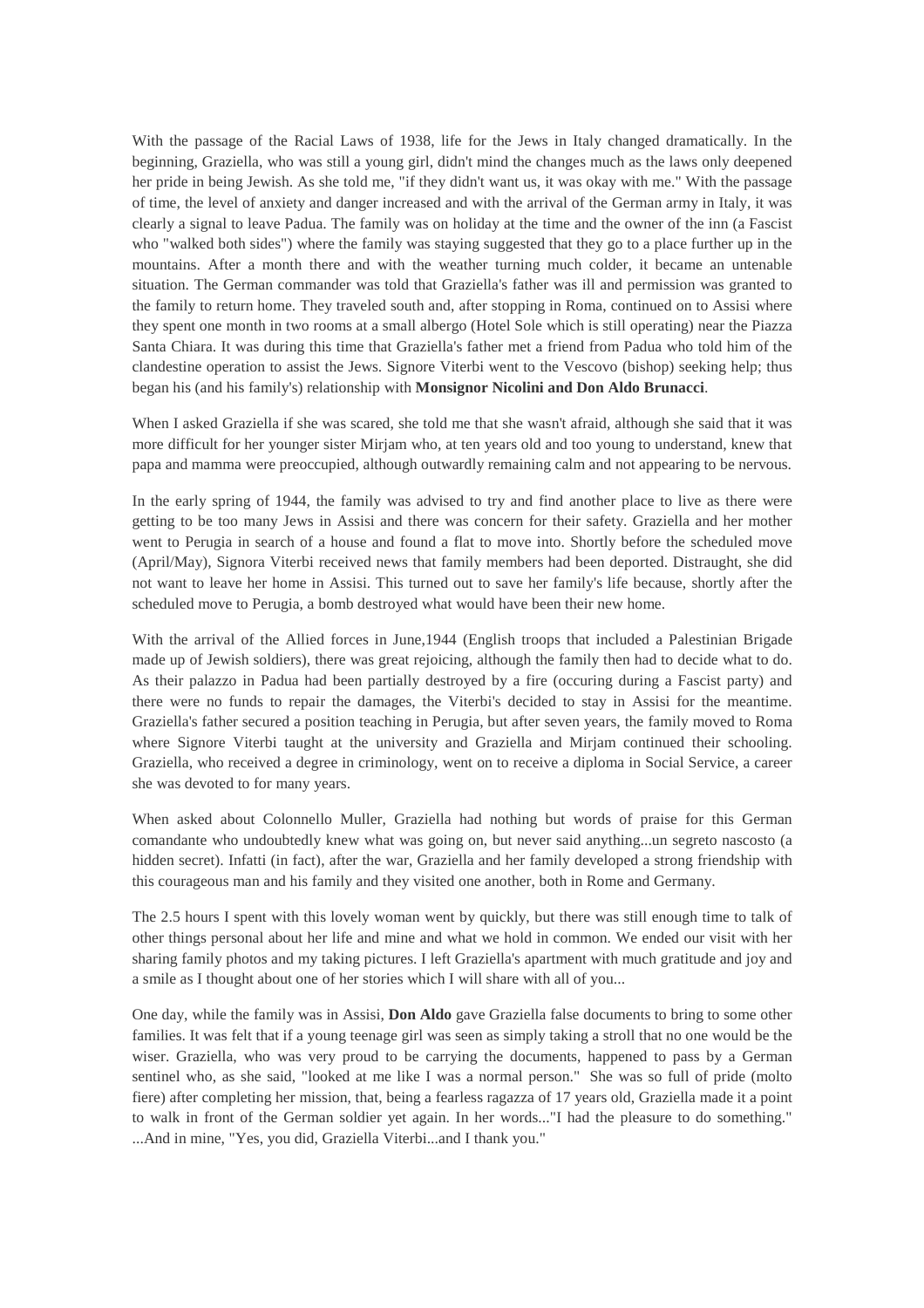



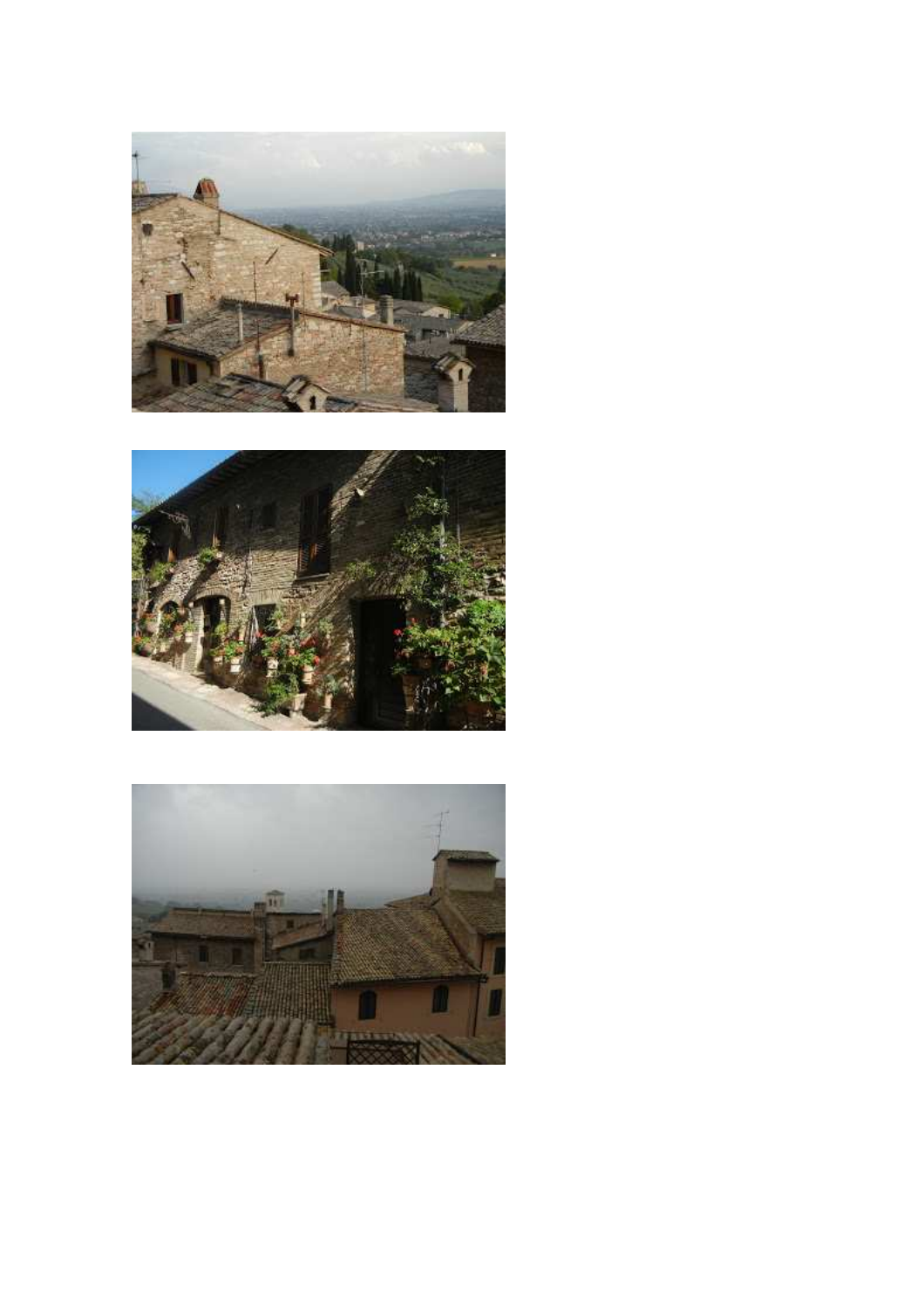



**Saturday, October 13, 2012 La Famiglia Brunacci ad Assisi...**  Il 13 ottobre 2012

Assisi

**The first Brunacci to come to Assisi was Chiara who arrived sometime in the 1400's**. According to **Maria (Brunacci)**, the family has been in Assisi per sempre (for always) and it certainly feels that way. Being in Assisi for so many hundreds of years, the **Brunacci family** is quite extended; it seems, now that I am aware of it, that the longer I am here, the more "parente della famigila" (relatives of the family) I am meeting. And so it was yesterday when **Mario Brunacci** (my wonderful 90 year old friend who has fast become a "pal") took me to meet and visit with Maria and Liliana (nieces of **Don Aldo Brunacci**) so that I could learn more of what happened here during the war.

Mario picked me up a few minutes before 5:00 (He is absolutely punctual!) and escorted me for the very short walk. At the door I was warmly greeted by these two thoughtful and lovely ladies who quickly showed me to the chair they had prepared for me. After a few introductory words, our conversation began in earnest.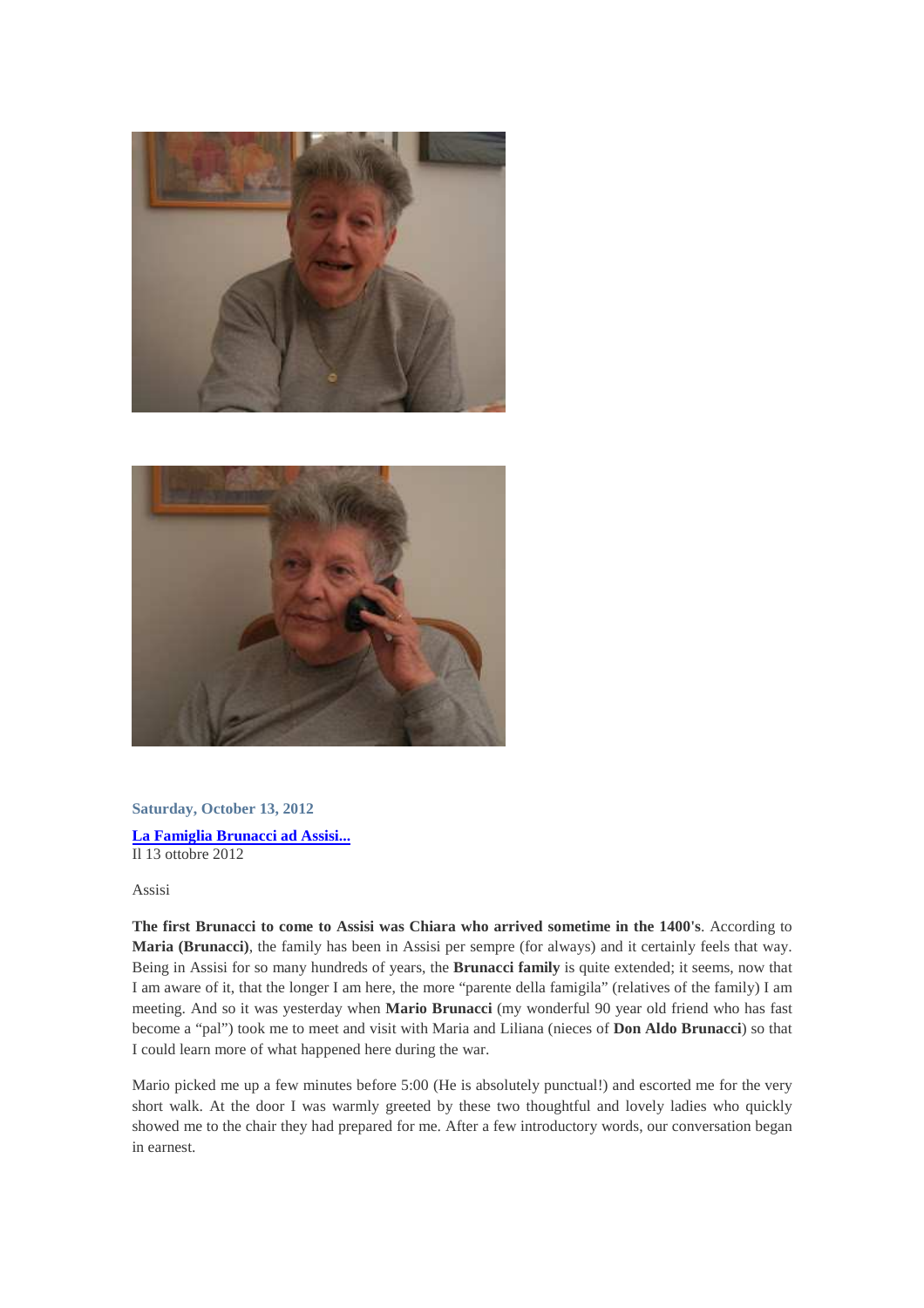Liliana (the younger of the two) presented me with a couple of books. As they were the same ones that Mario had previously given me and Liliana's wanting me to keep at least one of her gifts, she asked me to return one of the books to Mario...I agreed and everybody was pleased.

Liliana was a young child during the war so, for her, life didn't seem too "out of the ordinary." She did mention that there wasn't any sugar and people were given food ration coupons. Actually, for the most part, daily life in Assisi was relatively undisturbed; the city was protected because of the medical services it was providing for the German soldiers (Assisi was officially declared a hospital city) and, by and large, the local "puppet" government under Fortini did what it was told.

Jewish refugees from other countries were already in Assisi in 1943; notably some from France who had entered the country via Genoa. For those who weren't Italian, one of the most difficult tasks was learning the language without a native accent. According to Maria, a good number/most of the refugees were in hiding, although the Viterbi's, among others, lived in private apartments with the "semblance" of a normal life. Maria, who was a friend of Graziella Viterbi, told me of the many times the two girls would get together; it wasn't until after the war that Maria learned of Graziella's real identity and that she was Jewish. The convent where the refugees were hidden was cloistered so, with the exception of Don Aldo who was allowed in to hear confession, no men were ever allowed to enter; a good way to keep the German soldiers out. As there were often German planes flying over the city taking pictures, when the men wanted to go out in the garden, they would wear the habits and veils of le sorelle, pretending to be sisters of the convent.

Monsignor Nicolini, besides hiding some documents in his office, hid a Jewish candelabra and other valuables brought by the refugees in the ground underneath il vescovado (home of the bishop.) Everything was scrupulously planned out and done to ensure the safety and comfort of those who came to Assisi in search of protection.

As to the imprisonment and release of **Don Aldo**...Someone either suspected or knew of Don Aldo's work and posted a very public sign that he had helped the Jews.

Il colonnello Muller (who was praised by both Maria and Liliana for his "ignorance" of the clandestine activity and for his support of the Assisani) had no choice but to have Don Aldo arrested. While he was in prison in Perugia, Don Also's sister went there and met with "higher ups" in the clergy, telling them all that had happened. Due to her efforts, a representative came from the Vatican telling the German authorities that **Don Aldo** was a citizen of il Vaticano (with its own government and laws) and, as such, was not a citizen of Italy and, therefore, not subject to the laws of Italy and needed to be released from prison.

This, undoubtedly, saved **Don Aldo's life** as he had already been scheduled for a transport to Auschwitz that was to leave shortly thereafter...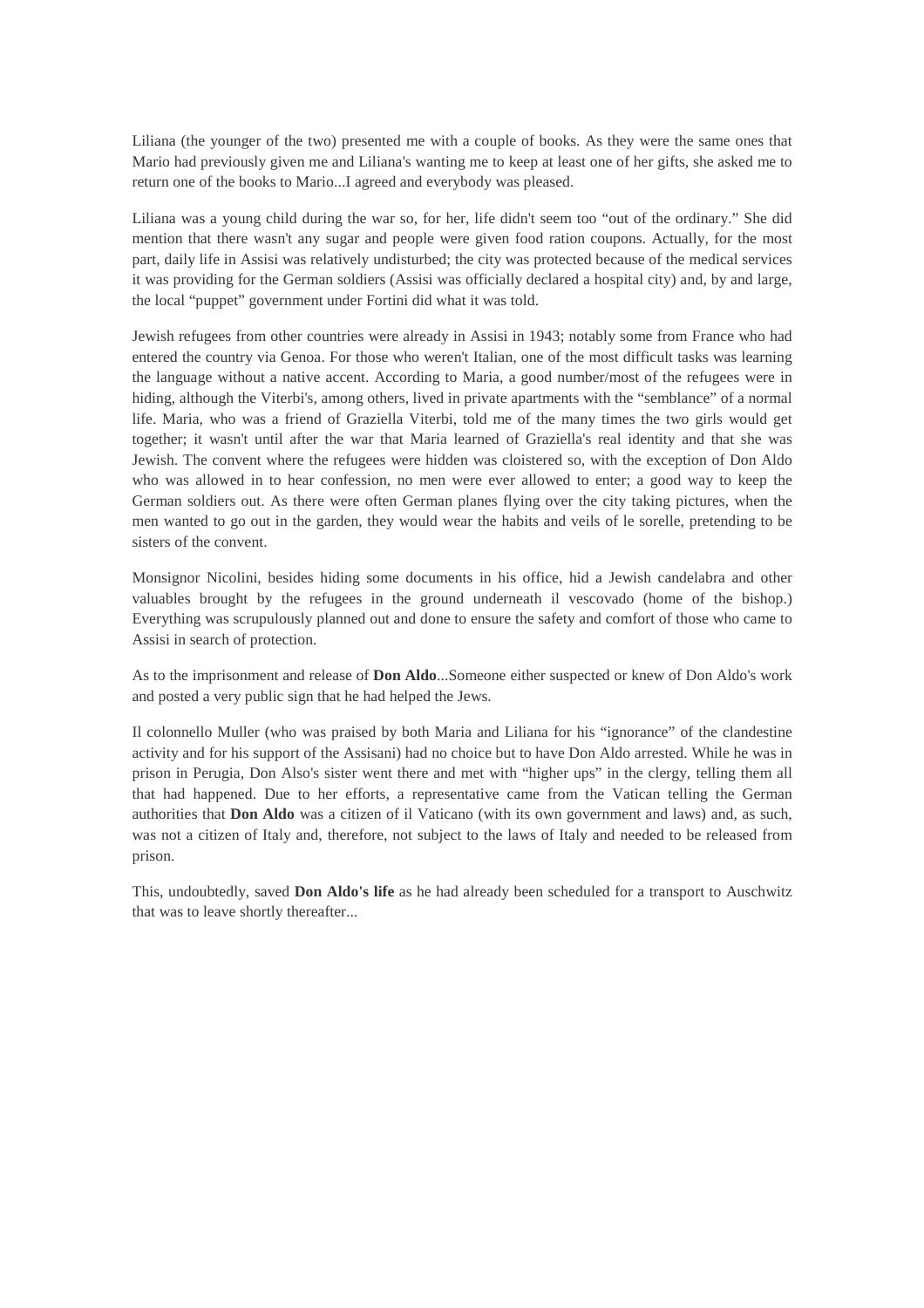



**Tuesday, October 9, 2012 Ebrei In Assisi Durante La Guerra - Due Storie...**  Il 9 ottobre 2012 Assisi

The Stories – Part 2

There are some especially wonderful stories of generosity, courage, and inventiveness that are a testimony to the goodness of humanity; one such is the narrative about the Viterbi family. Emilio Viterbi was a professor at the University of Padua who, as a result of the Laws of 1938, was no longer allowed to teach. Daughters Grazia and Mirjam had to leave school and their friends came less and less to visit, fearful that they would get into trouble. Some time later, a red Star of David was painted over their front door and for the next 4.5 years, the family lived in uncertainty and fear...and, then, in May of 1943, the synagogue of Padua was set in flames. That summer, while the family was staying temporarily in a hotel away from Padua which then, ultimately, became too dangerous a place for them, Grazia and Mirjam's parents heard from other guests that, in Assisi, although the podesta was Fascist, he was "una bravissima personna." The family left for Assisi shortly after.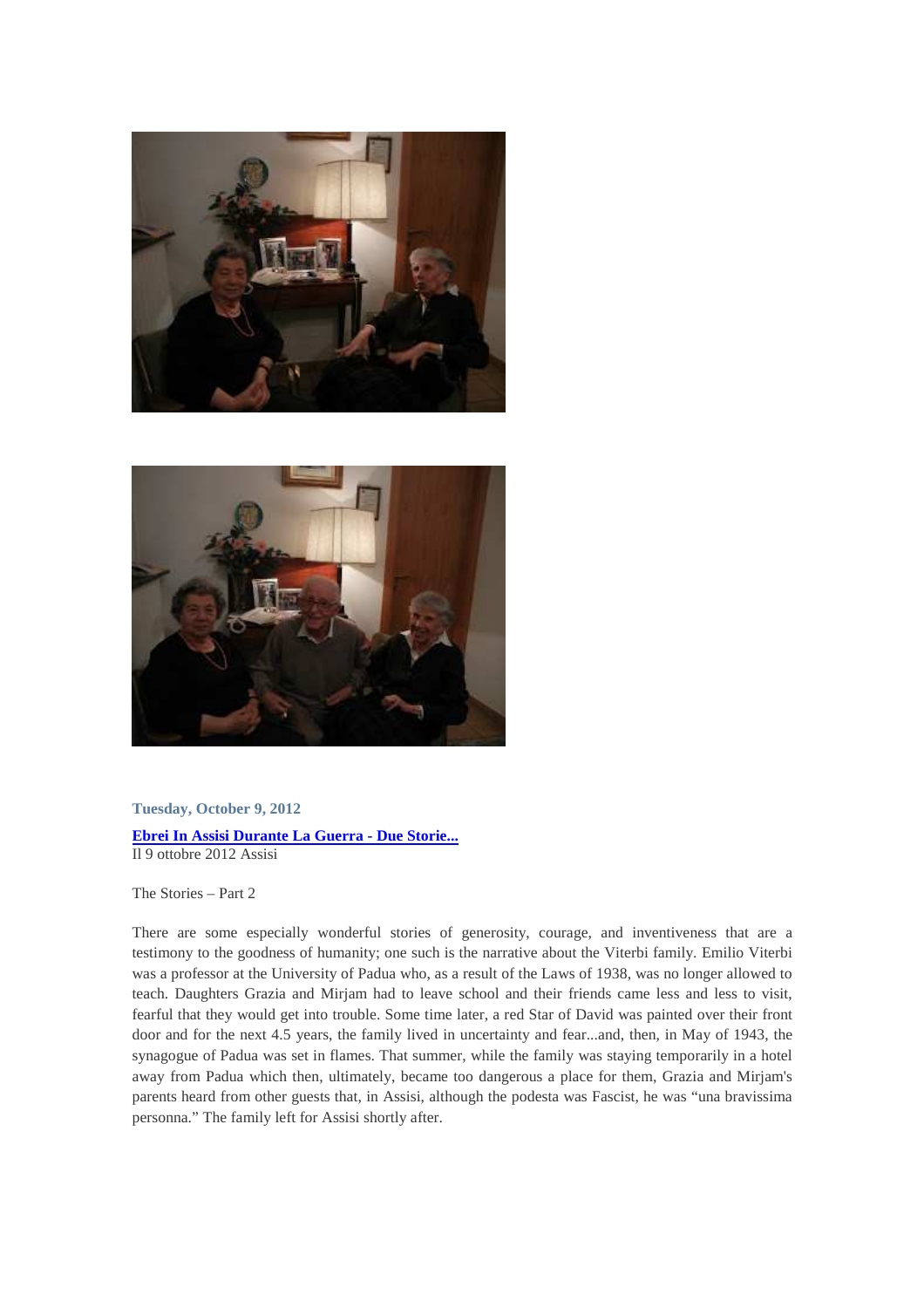Once there, Emilio, who was an admirer of San Francesco, found a friend from Padua who told him of two other Jewish families in the city. Emilio and his wife, Margherita, were introduced to **Don Aldo Brunacci**, **Arnoldo Fortini, and Monsignor Nicolini.** An apartment was quickly found for the family, their name was changed, and false documents were procured. Their "true" identity cards were hidden by Monsignor Nicolini behind a picture of the Madonna that hung on a wall in his study. With a new identity, the family was able to leave the house and visit with other families that were in hiding, some of whom were in the Monastery of San Quirico.

In the early months of 1944, the police went to the hotel where the family had first stayed in search of them. Although the police were told that the family had gone to Firenze, it was felt by all that their apartment would no longer be safe. There is a lovely story of how Monsignor Nicolini offered his own bedroom for the Viterbi's to stay in. Not wanting to accept this generous offer, Emilio decided to take the family to Perugia and go into hiding there. This plan was foiled with the arrest of some members of the underground movement in March of 1944 and the further bombing of the apartment the family was supposed to have lived in. The new identity cards which had already been printed changing the family's name, origin, and residency, would not be used.

On May  $15<sup>th</sup>$  of that year, Emilio and Margherita were waiting in in Don Aldo's office to discuss a new plan for the family when two policemen came to arrest him. Don Aldo quickly went upstairs, took his breviary, closed the door to his office, and walked calmly outside with the police who then had no reason to search for anything...or anyone. Once again, the Viterbi family had been saved.

Another story, which I love to share, is that of Signora Weiss. Originally from Vienna, she was staying in the Monastery of San Quirico, when she died from a cardiac crisis. The problem became how to bury her without revealing her true identity. As the sky grew dark, her coffin was carried to the Cimitero di Assisi, right outside the city walls. Don Aldo led the funeral procession and the casket was placed in a funeral niche that he had purchased under his own name. The next day, Signora Weiss became "Bianca Bianchi" where she still lies peacefully to this day. The only difference is that her tombstone has been changed to reveal her true identity; her son, coming after the war to visit her grave, acknowledged the loving hospitality of the people of Assisi on her stone.

As an added note...To all those who watched, this appeared to be a Catholic funeral and, being such, the German soldiers saluted the coffin of an elderly Jewish refugee as she was carried away...